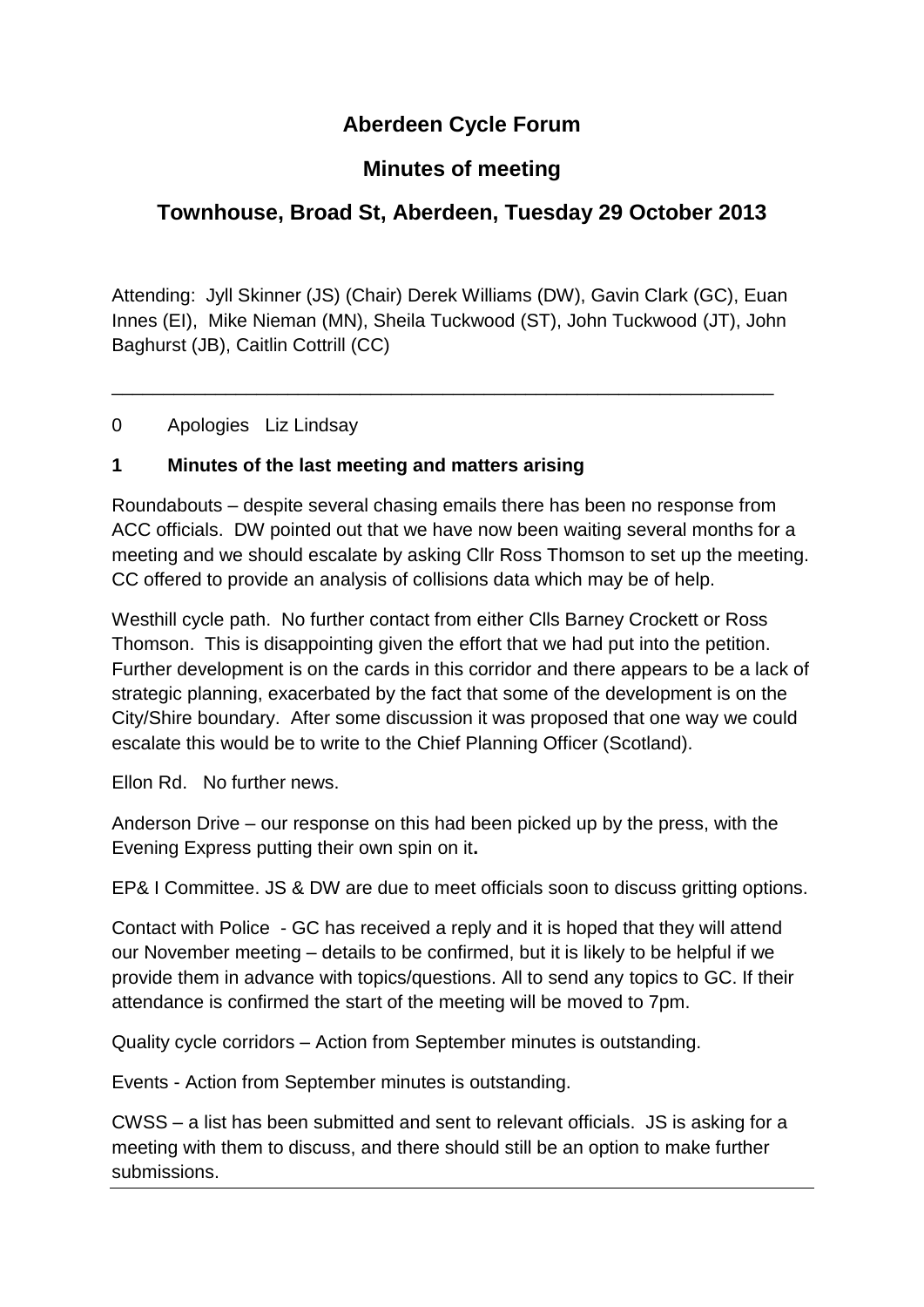Bridge of Dee – our response to the consultation had been submitted.

Triple Kirks - DW had written to Dandara. No response as yet.

**2. Pavement cycling**. JB had been in touch with City Wardens due to his concerns about cycling on pavements and in particular busy areas such as Union St, Holburn St. The response from the Wardens is that this is a Police responsibility over which they have no powers at present. In discussion it was noted that this is just one of many traffic laws over which there seems to be a general lack of enforcement. Some present were uncomfortable about ACF putting too much focus on illegal cycling in isolation – if anything we should be lobbying for better enforcement of traffic laws such as the speed limit and traffic lights, and the common practice of vehicles ignoring the ASLs (advance stop lines) which have been put in for the safety of cyclists.. If Police attend next month, that would be an opportunity to raise these matters.

**3. City Centre.** There are various plans which are being, or will shortly be consulted on e.g. Broad St, pedestrianisation of Union St, and the ongoing Union Terrace Gardens. JS & DW are to attend a public consultation / exhibition and the feeling was that ACF should press for cycle access to newly pedestrianised areas such as Broad St.

#### **4. Nestrans budget**

ACF hopes to set up a meeting to discuss what projects might be taken forward next year. Given that it may not be a large budget, it might be that we would be better pressing for improvement of current schemes (e.g. Westhill, resurfacing on Auchmill Rd) rather than new ones.

### **5. Transport minister**

JS is considering all options for how we escalate problem issues where we make no satisfactory progress via Councillors or officials

### 6**. AOBs**

(CC)Caitlin is a lecturer on Transport especially active travel & technology. One project she is working on is how to gather info from cyclists & pedestrians over issues such as cycle parking, street lighting, potholes or other points – good or bad. This could result in e.g. a phone app for reporting and so ultimately help to justify improvements. She described ' The Chainlink' (see www.thechainlink.org) a social & cycling project in Chicago which has done a lot of work on factors why people do, or don't cycle. CC would like to interview some members of ACF and CTC as part of the research.

(JS) Forthcoming meeting with RGU about the idea of a cycle link between their 2 campuses.